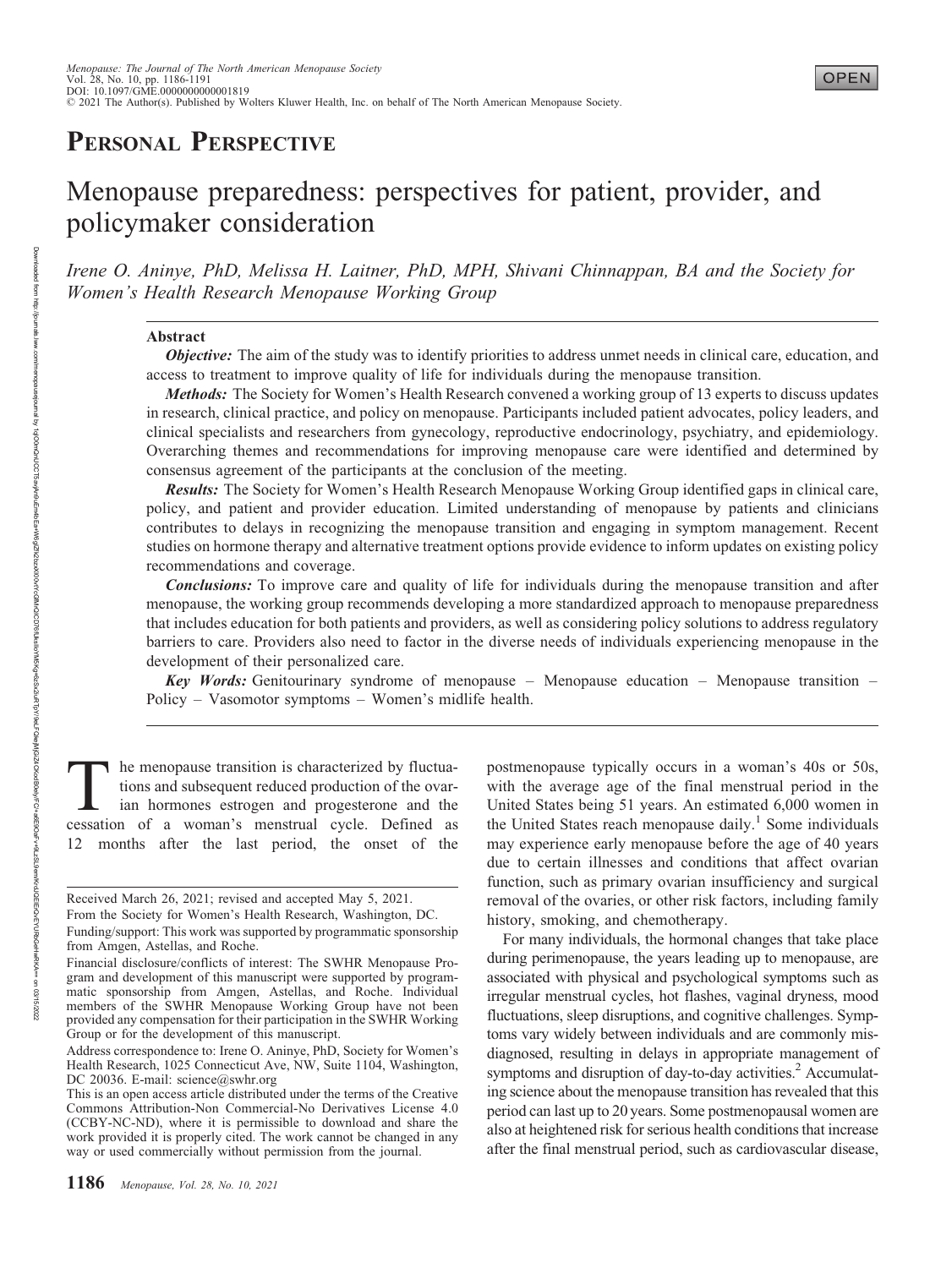#### PERSPECTIVES ON MENOPAUSE PREPAREDNESS

| TABLE 1. Society for Women's Health Research Menopause Roundtable participants |  |  |  |  |
|--------------------------------------------------------------------------------|--|--|--|--|
|--------------------------------------------------------------------------------|--|--|--|--|

| <b>Irene O. Aninye, PhD (Moderator),</b> Director of Science Programs, Society for Women's Health Research                                         |
|----------------------------------------------------------------------------------------------------------------------------------------------------|
| <b>Omisade Burney-Scott, Founder, Black Girls' Guide to Surviving Menopause</b>                                                                    |
| <b>CheMyong Jay Ko, PhD, Professor, Comparative Biosciences, University of Illinois at Urbana-Champaign</b>                                        |
| Nina Coslov, MBA, Founder, Women Living Better                                                                                                     |
| Karen Giblin, President, Red Hot Mamas North America                                                                                               |
| <b>Shiving Jin, PhD,</b> Assistant Professor, Buck Institute for Research on Aging                                                                 |
| <b>Pauline M. Maki, PhD,</b> Professor, Psychiatry, Psychology, and Obstetrics and Gynecology, University of Illinois at Chicago                   |
| Sabrina K. Sahni, MD, NCMP, Clinical Assistant Professor, Cleveland Clinic Florida                                                                 |
| Philip Sarrel, MD, Emeritus Professor, Obstetrics, Gynecology, Reproductive Sciences, and Psychiatry, Yale University; President, Advancing Health |
| After Hysterectomy Foundation                                                                                                                      |
| Lisa Satterfield, MS, MPH, Senior Director of Health Economics and Practice Management, American College of Obstetricians and Gynecologists        |
| Jan L. Shifren, MD, NCMP, Vincent Trustees Professor of Obstetrics, Gynecology, and Reproductive Biology, Harvard Medical School; Director,        |
| Midlife Women's Health Center, Massachusetts General Hospital                                                                                      |
| Arianna Sholes-Douglas, MD, FACOG, Founder, Tula Wellness, LLC                                                                                     |
| <b>Erwin Tan, MD, Director, Thought Leadership—Health, American Association of Retired Persons</b>                                                 |
| <b>Rebecca C. Thurston, PhD,</b> Pittsburgh Foundation Chair and Professor of Psychiatry, Psychology, and Epidemiology, University of Pittsburgh   |
|                                                                                                                                                    |
|                                                                                                                                                    |
|                                                                                                                                                    |

osteoporosis, and diabetes.<sup>3</sup> Furthermore, because of increases in life expectancy, a woman's postmenopause phase may comprise up to 40% of her life.<sup>1</sup> If an individual is not adequately prepared and/or symptoms are not well-managed, the menopause transition has the potential to exacerbate conditions that impair quality of life and life expectancy.

Knowledge gaps persist in elucidating the genetic, biological, and environmental factors that influence the onset of menopause, symptom presentation, and comorbidities. Gaps in menopause research are not surprising, as gender biases in federal funding demonstrate that conditions predominantly affecting women are typically underfunded relative to patient burden.<sup>4</sup> Menopause also appears neglected when compared to other women's health conditions. The National Institutes of Health (NIH) Research Portfolio Online Reporting Tools system allows users to determine annual research investment by condition or disease category. Even though 100% of women living into late life will experience menopause, it is not one of the 292 listed topics, unlike other reproductive health conditions such as pregnancy or infertility. A search of NIH grants funded in 2019 revealed only 28 project titles that included the term ''menopause'' or some variation, compared to more than 300 that included ''pregnancy'' in the title. To address knowledge gaps in the field, federal investment in menopause research must be better tracked and prioritized.

Along with increased attention to research investment, addressing unmet needs in menopause care will require expanding accessibility to treatment options, updating clinical approaches, and improving patient and provider awareness and education.

#### **METHODS**

The Society for Women's Health Research (SWHR) held an interdisciplinary roundtable meeting to (1) assess the state of the science on menopause and reproductive aging; (2) develop recommendations to advance research, symptom management and clinical care, and improve patient and provider education; and (3) discuss policy strategies to improve quality of care for menopause patients. The SWHR Menopause Roundtable participants included clinicians and researchers with expertise in reproductive physiology and endocrinology, gynecology, midlife women's health, behavioral health, and epidemiology; patient advocacy leaders; and professionals with experience in the policy landscape concerning menopause (Table 1). Collectively, the participants in the SWHR Menopause Working Group were selected to represent diversity in training, background, area of expertise, and geographic location.

The roundtable consisted of a series of sessions that provided updates on the research, clinical practice, public health impacts, and relevant public policy concerning menopause, based on priority areas defined by the experts before the meeting. Using a discussion guide, an SWHR moderator engaged participants in contributing data and experiences that supported and/or challenged the information presented. The working group reached a consensus concerning the overarching themes and priority areas of need to address barriers in patient care that are discussed in this article (Table 2).

To present a concise update on the science and policy that reflected the discussions of the working group, a thematic overview of menopause literature was conducted. PubMed and Google were searched for articles published from 2015 to present and for seminal work on the following topics: menopause symptoms, disease burden, comorbidities, hormone therapy (HT) and other treatments, insurance coverage, and workplace accommodations. When appropriate, relevant review articles, position statements, clinical guidelines, and federal reports were included.

TABLE 2. Priority recommendations to improve patient quality of life during and after the menopause transition

View menopause as a normal part of life, not as a deficiency or a disease

Prepare women early (as young as age 35) for better overall health during the menopause transition and postmenopause (eg, cardiovascular health, genitourinary health, bone health, mental health)

Explore alternative interventions (eg, medical, nonpharmacologic, and lifestyle) to address a whole-person perspective for individualized care Gather additional data to address menopause-related health disparities and better inform insurance coverage, affordability, access, and education/awareness<br>Develop interdisciplinary cross-sector coalitions to address indiv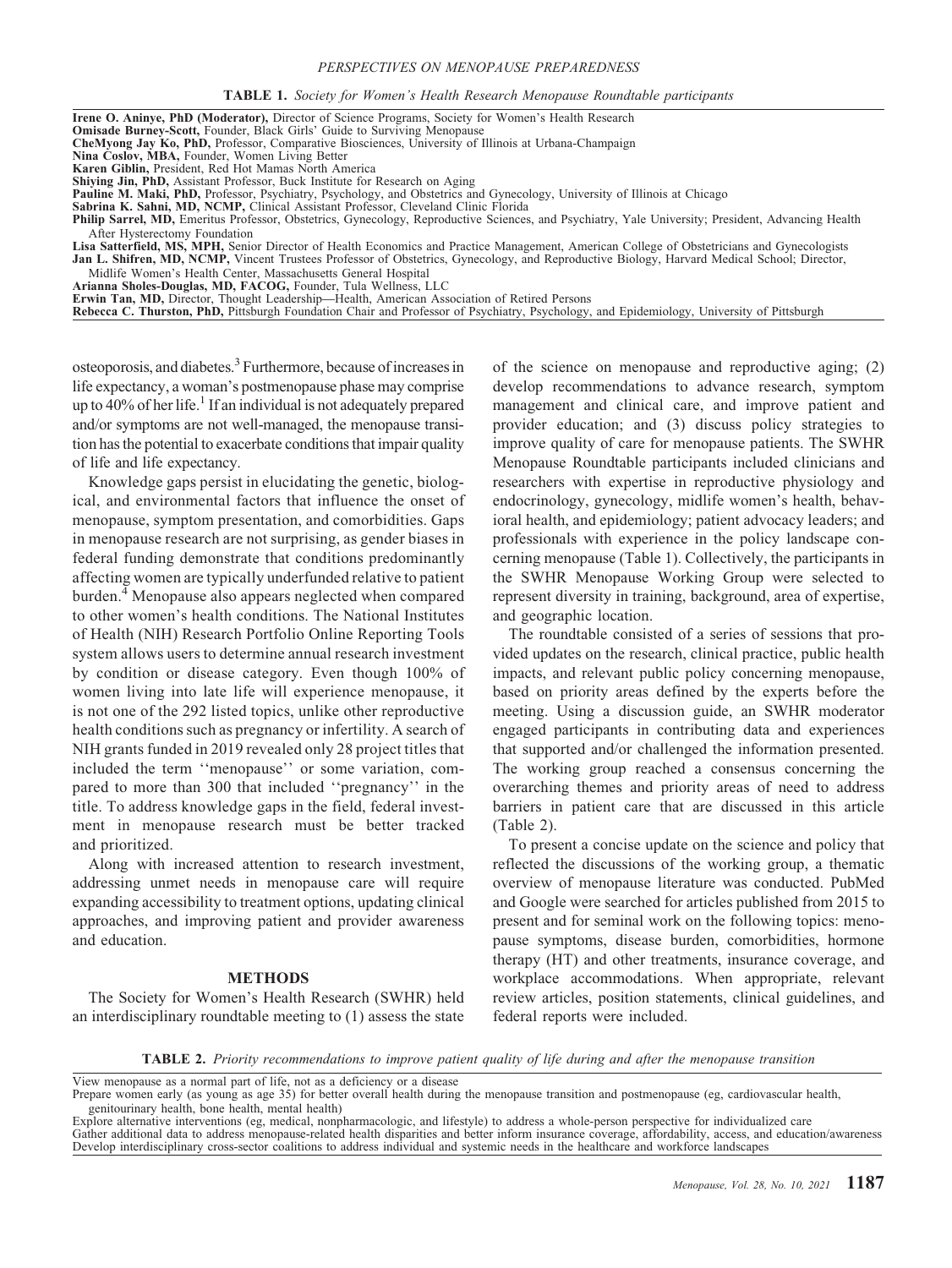# Addressing regulatory barriers to care

Historically, menopause has been characterized primarily by the decline of estrogen, which has placed a focus on symptom management with HT. In 2002, the Women's Health Initiative study examined the effectiveness of HT for chronic disease prevention in women whose average age was older than 60 years and found an increased risk of coronary heart disease, invasive breast cancer, stroke, and venous thromboembolism in postmenopausal women who took combined estrogen-progestin therapy.5 As a result, patient use and provider prescription of HT significantly decreased. The next year, the US Food and Drug Administration (FDA) announced that all drugs containing estrogen or estrogen and progestin must include a ''black box'' label, warning patients of cardiovascular risks and increased likelihood of breast cancer.

Since the initial Women's Health Initiative publication in 2002, further analyses have shown that risks associated with HT use are significantly modified by age, years since menopause, underlying health status, transdermal versus oral administration, and whether estrogen is used alone or combined with a progestogen (in women with a uterus).<sup>6</sup> Experts have concluded that systemic HT is an appropriate treatment for moderate to severe menopause symptoms, especially in healthy women younger than 60 years.<sup>7</sup>

After menopause, genitourinary symptoms (eg, dryness, painful sex, burning, irritation, and urinary incontinence) become a predominant concern that requires increased attention from healthcare providers.8 Genitourinary syndrome of menopause (GSM) occurs in 50% to 70% of postmenopausal women, and unlike vasomotor symptoms (VMS) that improve with time, GSM typically worsens with aging and lasts years beyond the menopause transition.<sup>9</sup> If left untreated, this chronic condition can become progressively worse. The use of very low-dose vaginal estrogen therapy is a highly effective treatment for GSM, without the need for systemic HT.<sup>10</sup> Early diagnosis and increased access to appropriate hormone and other therapies to treat GSM symptoms would be a widely impactful approach to improving postmenopausal quality of life.

In addition, low doses of estrogen applied directly to the vagina for the treatment of vaginal dryness and dyspareunia are minimally absorbed and do not appear to increase risk for cardiovascular disease or cancer.<sup>11,12</sup> Despite academic and clinical commentary that the black box warning, as written, lacks evidence to support it and has a deleterious effect on patient health, the FDA has yet to alter or remove this warning on low-dose vaginal estrogen products. Continued conversations with the FDA on this topic represent an important area for regulatory intervention toward ensuring better access to care for postmenopausal patients.

In 2017, the US Preventive Services Task Force (USPSTF), an independent volunteer group of medical experts authorized by Congress and funded through the Agency for Healthcare Research and Quality, issued a public recommendation against the use of combined estrogen and progestin HT or estrogen-alone therapy for primary prevention of chronic conditions in postmenopausal patients.<sup>13</sup> The issue was given a D rating for ''moderate or high certainty that the service has no net benefit or that the harms outweigh the benefits.'' The recommendation notes that it does not apply to women who are considering HT for the management of menopausal symptoms. Menopause experts have outlined the harms of the USPSTF rating, suggesting the review misinterpreted or misstated research on HT.<sup>14</sup> The 2020 Scientific Statement of the American Heart Association highlighted the menopause transition as a major risk factor for cardiovascular disease and cited evidence for cardiovascular benefits when HT is initiated early among women with premature or surgical menopause and within 10 years of menopause in women with natural menopause.<sup>15</sup> While researchers continue to investigate the role for HT in prevention of cardiovascular disease, osteoporosis, GSM, and other women's health issues, the emphasis is also needed on educating women and healthcare providers about HT as an effective and safe option for healthy women younger than 60 years with bothersome menopausal symptoms.

Physician familiarity and adherence to USPSTF guidelines is mixed, but perhaps more significantly, the majority of health plans use USPSTF recommendations to drive reimbursement decisions.16 Centers for Medicare and Medicaid Services coverage aligns in reasonable parallel with USPSTF recommendations, and the Patient Protection and Affordable Care Act, passed in 2010, permits revocation of Medicare reimbursement for services given D ratings by the USPSTF. The USPSTF reviews its previous recommendations every 3.5 years and is currently in the process of reviewing its HT recommendations.17 The task force should carefully examine the impact of its 2017 recommendations on patients and providers and ensure that its updated recommendation addresses the concerns noted by experts. This in turn may be helpful in requesting that Centers for Medicare and Medicaid Services engage in a new National Coverage Determination, as HT coverage for older women merits reconsideration. Insurance coverage of menopause HT in older women for the treatment of bothersome VMS and GSM should remain a covered service, as this is for treatment of a medical condition, not for prevention of disease. This coverage is particularly important given evidence that VMS endure much longer than previously thought, with more than 33% of women experiencing severe VMS 10 or more years after the final menstrual period.<sup>18</sup>

# Remodeling clinical care approaches

While systemic pharmacologic approaches can help some women with menopausal symptoms,<sup>19</sup> nonpharmacologic interventions may be appropriate for those who cannot or choose not to take systemic medications.<sup>20,21</sup> Over-thecounter vaginal lubricants and moisturizers can be helpful for managing genitourinary symptoms by maintaining hydration and relieving dryness and dyspareunia.<sup>22</sup> Many postmenopausal women use herbal remedies, such as phytoestrogen supplements, black cohosh, and red clover extract to manage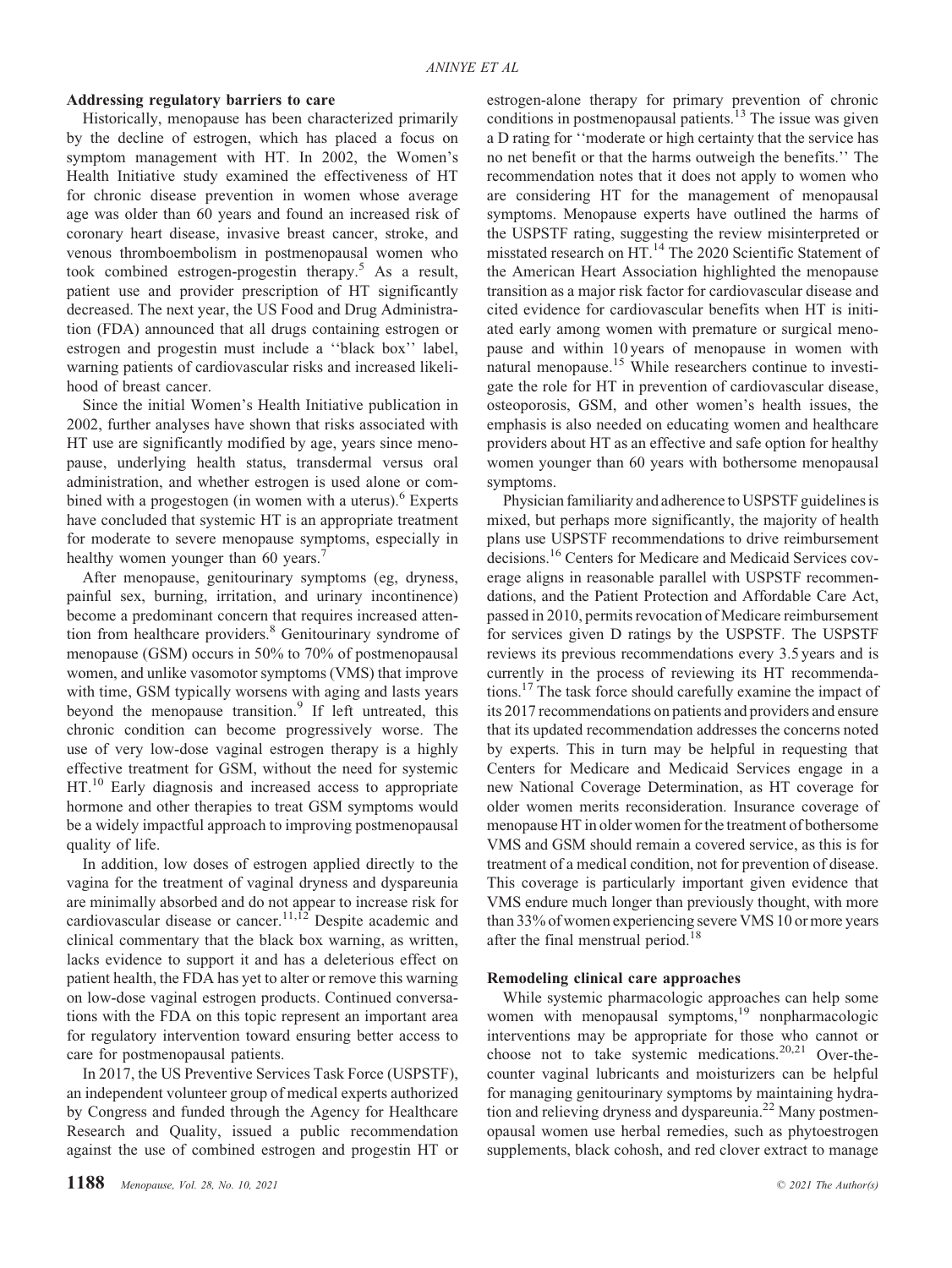VMS; however, studies of these products and evidence supporting their efficacy and long-term safety are limited and inconsistent.<sup>23</sup> Behavioral approaches can also be used in conjunction with pharmacotherapy to manage menopausal symptoms, but this is also an area that warrants further research. Existing data indicate that structured physical activity, yoga, and similar exercises are some lifestyle interventions that many women have employed to improve perimenopausal and postmenopausal quality of life; however, their impact on menopausal symptoms vary according to the specific intervention and the specific symptom. $^{24}$  For example, aerobic exercise is an important approach to managing  $\text{mod}$ <sup>25</sup> but has not proved to be effective for managing VMS.<sup>26</sup> On the other hand, cognitive behavioral therapy and mindfulness-based therapies are often effective in managing the bother and interference associated with VMS.<sup>22,27,28</sup> Furthermore, cognitive behavioral therapy is an evidencedbased approach to treating insomnia, including in women with VMS.<sup>29</sup> Ongoing empirical evaluation of behavioral and other non-pharmacologic approaches to symptom management is important to provide women with a range of options to manage their symptoms.

Hormonal changes associated with menopause can also catalyze manifestation of underlying conditions. For example, as a key regulator of bone remodeling, estrogen promotes building bone mass and protects against osteoporosis and increased risk of fracture that are sometimes observed after menopause.<sup>30</sup> Aging women are at increased risk for dyslipidemia, hypertension, cardiovascular disease, and diabetes mellitus, and research is ongoing regarding the contribution of hormone changes and other menopause-related physiologic changes to these problems.<sup>3</sup> Menopause and aging can also be associated with adverse changes in cognition, skin, sleep, and mental health. To address these potential health risks, early interventions to improve patient care should not be limited just to menopause symptom management but include preventive healthcare measures.

To promote health and wellness during the menopausal transition and postmenopause, healthcare providers should initiate conversations with patients before this midlife transition begins. Successful implementation of this approach requires addressing knowledge gaps among healthcare providers concerning menopause. Training in menopause is not a routine part of medical school curricula or residency training, and the negative consequences of this educational gap on women have been recognized for some time. $31$  Provider training could help to limit the use of custom compounded hormone products that are not regulated by the FDA and that lack evidence of safety or efficacy.<sup>32</sup> Improved medical curriculum on menopause is needed not only for obstetricians and gynecologists, but also for the spectrum of healthcare providers who see women in midlife, including primary care and mental health professionals. Without menopause-specific education, providers can easily misunderstand or dismiss menopause symptoms related to irregular menstrual cycles or heavy bleeding, mood, vaginal symptoms, and disordered sleep. A patient's age, gender identity, and type and stage of menopause are all integral factors that affect how symptoms present and the associated risk for additional health conditions.<sup>33</sup> Providers must understand how to treat symptoms across diverse populations and develop a personalized care plan for each individual.<sup>34</sup>

# Shifting the menopause paradigm

Promoting menopause preparedness for patients and providers requires prioritizing patient awareness, education, and empowerment before the menopause transition, starting as early as 35 years. Increasing public knowledge about menopause-related issues will help challenge the stigma associated with aging and menopause, and help individuals identify and attain assistance with menopausal symptoms.<sup>35</sup> When planning for or experiencing pregnancy, established healthcare and policy systems offer ample opportunities for individuals and their families to establish a regular medical care routine, attend birthing and breastfeeding classes, and engage with support networks to ensure optimal preparedness for this transformative life stage. These interventions have been instrumental in improving maternal and infant health and reducing pregnancy-related mortality and morbidities. Replicating a similar, multifaceted approach to care for menopause could ensure a much smoother transition for women and their families during this critical reproductive life stage.<sup>36</sup> A ''menopause preparedness'' curriculum could incorporate quantitative and qualitative research and cultural perspectives to provide transparent and accessible information to women and their families in a way that establishes trust. It could also include complementary medical education and training for providers, especially those with a focus in midlife care. Effective menopause preparedness programming would promote pre-menopause wellness and, thus, improved health outcomes as individuals transition into postmenopausal life.<sup>37</sup>

Beyond the patient-provider relationship and personal support communities, intentional accommodation must be given to menopause across professional environments. The majority of women undergo the menopause transition while still in the workplace. Data suggest that menopause-associated reductions in productivity and job satisfaction may result in a broad negative economic impact.<sup>38</sup> The concept of menopauserelevant workplace policies has gained traction in countries such as Australia and the United Kingdom, where the Labour Party platform would mandate training and flexible leave policies for employers of large businesses.<sup>39</sup> Despite the differences in the national healthcare and workforce landscapes, US policymakers at the employer, state, and federal levels could use these countries' frameworks around workplace needs to drive similar domestic conversations and provide guidance for effective educational materials and policies in the United States.

# **CONCLUSIONS**

Menopause is often stigmatized and framed as if it were a disease, as opposed to a natural part of a woman's life cycle. A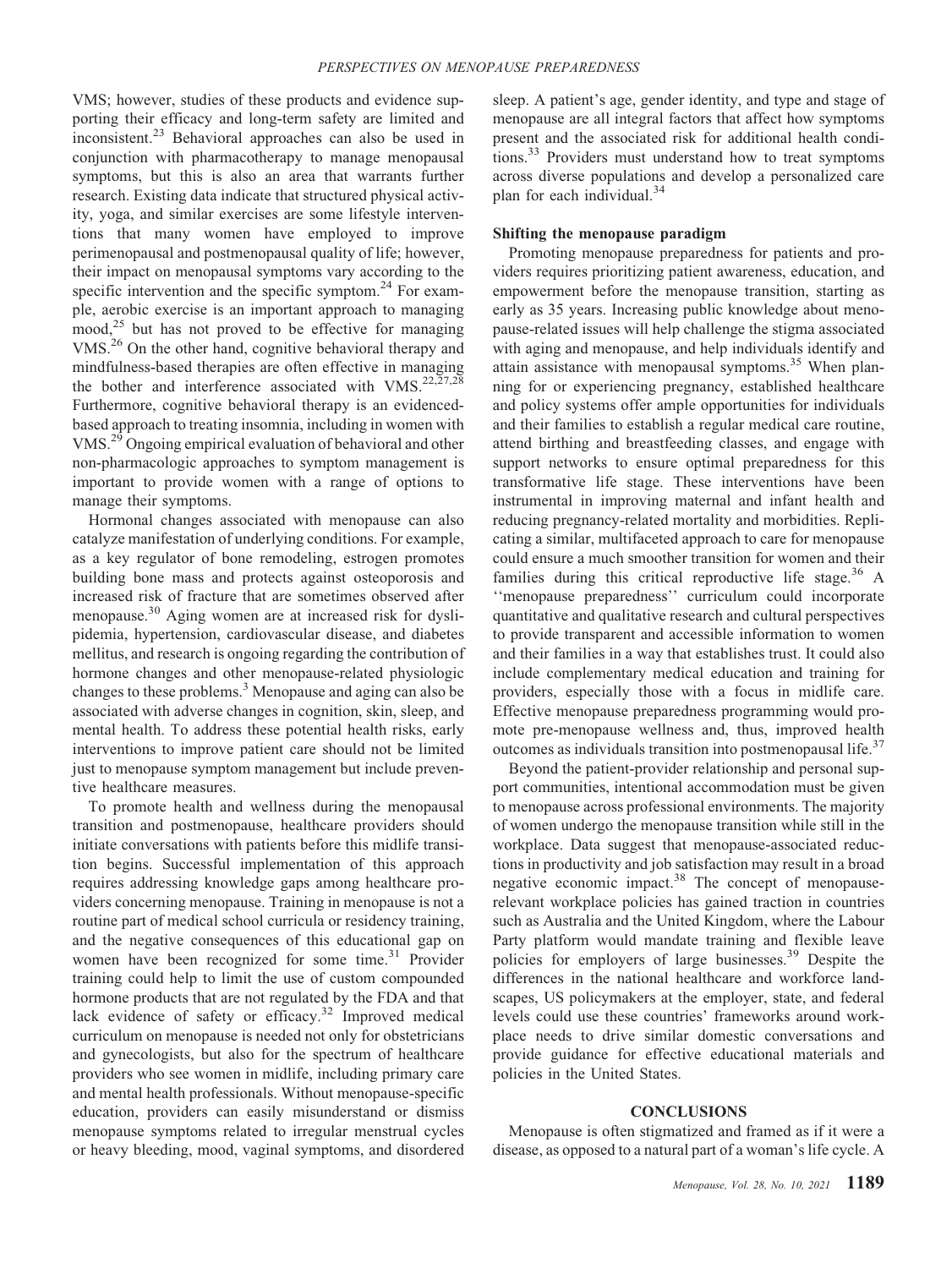holistic patient care model that emphasizes earlier and more robust education about the menopause transition for patients and providers would aid in the normalization of this life transition and improve quality of life for patients. Menopausal symptoms and experiences vary widely based on age of onset, overall patient health, and the specific type of menopause an individual experiences. All of these considerations should contribute to a personalized approach to care. Providers should consider which symptoms individuals are experiencing that hinder quality of life and what types of interventions—medical, lifestyle, and/or behavioral—are available to address them. A better understanding of these options and their potential outcomes requires a global increase in awareness and education among providers, patients, and even policymakers. Collecting data from diverse populations on the intersections of menopause and race, gender, culture, and socioeconomic status will better inform key stakeholders in the development of personalized care, innovative treatment options, and relevant policy solutions to improve the menopause experience for all individuals.

Acknowledgments: Members of the Society for Women's Health Research Menopause Working Group include Omisade Burney-Scott; CheMyong Jay Ko, PhD; Nina Coslov, MBA; Karen Giblin; Shiying Jin, PhD; Pauline M. Maki, PhD; Sabrina K. Sahni, MD, NCMP; Philip Sarrel, MD; Lisa Satterfield, MS, MPH; Jan L. Shifren, MD, NCMP; Arianna Sholes-Douglas, MD, FACOG; and Rebecca C. Thurston, PhD. The authors also thank SWHR Communications Director Emily Ortman for assistance in editing this manuscript.

SWHR Menopause Working Group member C.J.K. receives grant support from the NIH. P.M.M. receives compensation for consulting with Astellas, AbbVie, Balchem, and Pfizer, and grant support from the NIH and the Illinois Department of Public Health. L.S. receives compensation from the American College of Obstetricians & Gynecologists. R.T. receives compensation for consulting with Astellas, Pfizer, and Procter & Gamble, and is a board member of The North American Menopause Society. The remaining authors have nothing to disclose.

### **REFERENCES**

- 1. Takahashi TA, Johnson KM. Menopause. Med Clin North Am 2015;99:521-534.
- 2. Whiteley J, Dibonaventura MD, Wagner JS, Alvir J, Shah S. The impact of menopausal symptoms on quality of life, productivity, and economic outcomes. J Womens Health (Larchmt) 2013;22:983-990.
- 3. Shifren JL, Gass MLS. The North American Menopause Society recommendations for clinical care of midlife women. Menopause 2014;21: 1038-1062.
- 4. Mirin AA. Gender disparity in the funding of diseases by the U.S. National Institutes of Health. J Womens Health (Larchmt) 2021; 30:956-963.
- 5. Rossouw JE, Anderson GL, Prentice RL, et al. Risks and benefits of estrogen plus progestin in healthy postmenopausal women: Principal results from the Women's Health Initiative randomized controlled trial. JAMA 2002;288:321-333.
- 6. Manson JE, Chlebowski RT, Stefanick ML, et al. Menopausal hormone therapy and health outcomes during the intervention and extended poststopping phases of the Women's Health Initiative randomized trials. JAMA 2013;310:1353-1368.
- 7. The North American Menopause Society 2017 Hormone Therapy Position Statement Advisory Panel. The 2017 hormone therapy position statement of The North American Menopause Society. Menopause 2017;24:728-753.
- 1190 Menopause, Vol. 28, No. 10, 2021
- 8. Management of symptomatic vulvovaginal atrophy: 2013 position statement of the North American Menopause Society. Menopause 2013;20:888-902.
- 9. Angelou K, Grigoriadis T, Diakosavvas M, Zacharakis D, Athanasiou S. The genitourinary syndrome of menopause: an overview of the recent data. Cureus 2020;12:e7586.
- 10. Kagan R, Kellogg-Spadt S, Parish SJ. Practical treatment considerations in the management of genitourinary syndrome of menopause. Drugs Aging 2019;36:897-908.
- 11. Crandall CJ, Hovey KM, Andrews CA, et al. Breast cancer, endometrial cancer, and cardiovascular events in participants who used vaginal estrogen in the Women's Health Initiative Observational Study. Menopause 2018;25:11-20.
- 12. Manson JE, Goldstein SR, Kagan R, et al. Why the product labeling for low-dose vaginal estrogen should be changed. Menopause 2014;21:911- 916.
- 13. Grossman DC, Curry SJ, Owens DK, et al. Hormone therapy for the primary prevention of chronic conditions in postmenopausal women: US Preventive Services Task Force Recommendation Statement. JAMA 2017;318:2224-2233.
- 14. Langer RD, Simon JA, Pines A, et al. Menopausal hormone therapy for primary prevention: why the USPSTF is wrong. Climacteric 2017;20: 402-413.
- 15. El Khoudary SR, Aggarwal B, Beckie TM, et al. Menopause transition and cardiovascular disease risk: implications for timing of early prevention: a scientific statement from the American Heart Association. Circulation 2020;142:506-532.
- 16. Lesser LI, Krist AH, Kamerow DB, Bazemore AW. Comparison between US Preventive Services Task Force recommendations and Medicare coverage. Ann Fam Med 2011;9:44-49.
- 17. Recommendation: Menopausal Hormone Therapy in Postmenopausal Women: Primary Prevention of Chronic Conditions | United States Preventive Services Taskforce. Available at: [https://www.uspreventi](https://www.uspreventiveservicestaskforce.org/uspstf/draft-update-summary/menopausal-hormone-therapy-postmenopausal-persons-primary-prevention-chronic-conditions)[veservicestaskforce.org/uspstf/draft-update-summary/menopausal](https://www.uspreventiveservicestaskforce.org/uspstf/draft-update-summary/menopausal-hormone-therapy-postmenopausal-persons-primary-prevention-chronic-conditions)[hormone-therapy-postmenopausal-persons-primary-prevention](https://www.uspreventiveservicestaskforce.org/uspstf/draft-update-summary/menopausal-hormone-therapy-postmenopausal-persons-primary-prevention-chronic-conditions)[chronic-conditions.](https://www.uspreventiveservicestaskforce.org/uspstf/draft-update-summary/menopausal-hormone-therapy-postmenopausal-persons-primary-prevention-chronic-conditions) Published February 11, 2021. Accessed March 22, 2021.
- 18. Freeman EW, Sammel MD, Sanders RJ. Risk of long-term hot flashes after natural menopause: evidence from the Penn Ovarian Aging Study cohort. Menopause 2014;21:924-932.
- 19. Nelson HD. Menopause. Lancet 2008;371:760-770.
- 20. National Center for Complementary and Integrative Health. Menopausal Symptoms and Complementary Health Practices: What the Science Says | NCCIH. NCCIH Clinical Digest for health professionals. Available at: [https://www.nccih.nih.gov/health/providers/digest/menopausal-symp](https://www.nccih.nih.gov/health/providers/digest/menopausal-symptoms-and-complementary-health-approaches)[toms-and-complementary-health-approaches](https://www.nccih.nih.gov/health/providers/digest/menopausal-symptoms-and-complementary-health-approaches). Published February 2021. Accessed February 12, 2021.
- 21. Taylor M. Complementary and alternative approaches to menopause. Endocrinol Metab Clin North Am 2015;44:619-648.
- 22. Nonhormonal management of menopause-associated vasomotor symptoms: 2015 position statement of the North American Menopause Society. Menopause 2015;22:1155-1174.
- 23. Tong IL. Nonpharmacological treatment of postmenopausal symptoms. Obstet Gynaecol 2013;15:19-25.
- 24. Goldstein KM, McDuffie JR, Shepherd-Banigan M, et al. Nonpharmacologic, nonherbal management of menopause-associated vasomotor symptoms: an umbrella systematic review (protocol). Syst Rev 2016;5: 56.
- 25. Kvam S, Kleppe CL, Nordhus IH, Hovland A. Exercise as a treatment for depression: a meta-analysis. J Affect Disord 2016;202:67-86.
- 26. Guthrie KA, Lacroix AZ, Ensrud KE, et al. Pooled analysis of six pharmacologic and nonpharmacologic interventions for vasomotor symptoms. Obstet Gynecol 2015;126:413-422.
- 27. Hunter MS. Cognitive behavioral therapy for menopausal symptoms. Climacteric 2021;24:51-56.
- 28. Carmody JF, Crawford S, Salmoirago-Blotcher E, Leung K, Churchill L, Olendzki N. Mindfulness training for coping with hot flashes: Results of a randomized trial. Menopause 2011;18:611-620.
- 29. Nowakowski S, Meers JM. Cognitive behavioral therapy for insomnia and women's health: sex as a biological variable. Sleep Med Clin 2019;14:185-197.
- 30. Streicher C, Heyny A, Andrukhova O, et al. Estrogen regulates bone turnover by targeting RANKL expression in bone lining cells. Sci Rep 2017;7:6460.